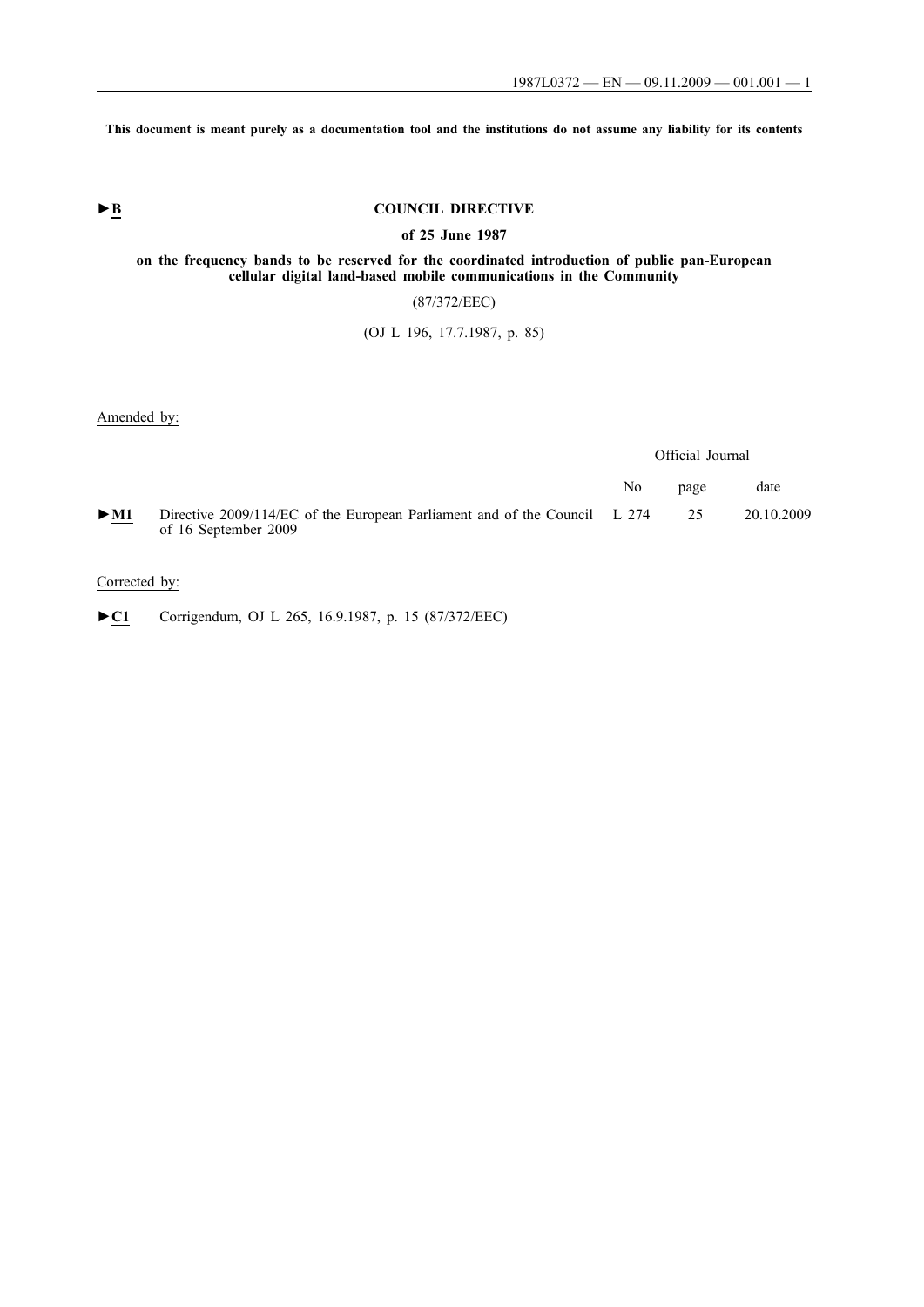#### **COUNCIL DIRECTIVE**

#### **of 25 June 1987**

## **on the frequency bands to be reserved for the coordinated introduction of public pan-European cellular digital land-based mobile communications in the Community**

#### (87/372/EEC)

THE COUNCIL OF THE EUROPEAN COMMUNITIES,

Having regard to the Treaty establishing the European Economic Community, and in particular Article 100 thereof,

Having regard to the proposal from the Commission  $(1)$ ,

Having regard to the opinion of the European Parliament  $(2)$ ,

Whereas recommendation  $84/549/EEC$  (3) calls for the introduction of services on the basis of a common harmonized approach in the field of telecommunications;

Whereas the resources offered by modern telecommunications networks should be utilized to the full for the economic development of the Community;

Whereas mobile radio services are the only means of contacting users on the move and the most efficient means for those users to be connected to public telecommunications networks;

Whereas mobile communications depend on the allocation and availability of frequency bands in order to transmit and receive between fixed-base stations and mobile stations;

Whereas the frequencies and land-based mobile communications systems currently in use in the Community vary widely and do not allow all users on the move in vehicles, boats, trains, or on foot throughout the Community, including on inland or coastal waters, to reap the benefits of European-wide services and European-wide markets;

Whereas the change-over to the second generation cellular digital mobile communications system will provide a unique opportunity of establishing truly pan-European mobile communications;

Whereas the European Conference of Postal and Telecommunications Administrations (CEPT) has recommended that frequencies 890-915 **►C1** and 935-960 MHz be ◄ allocated to such a system, in accordance with the International Telecommunications Union (ITU) Radio Regulations allocating such frequencies to mobile radio services use as well;

Whereas parts of these frequency bands are being used or are intended for use by certain Member States for interim systems and other radio services;

Whereas the progressive availability of the full range of the frequency bands set out above will be indispensable for the establishment of truly pan-European mobile communications;

Whereas the implementation of Council recommendation 87/371/EEC of 25 June 1987 on the coordinated introduction of public pan-European<br>cellular digital land-based mobile communications in the cellular digital land-based mobile communications Community (4), aiming at starting a pan-European system by 1991 at the latest, will allow the speedy specification of the radio transmission path;

# **▼B**

<sup>(1)</sup> OJ No C 69, 17.3.1987, p. 9.

<sup>(2)</sup> OJ No C 125, 11.5.1987, p. 159.

<sup>(3)</sup> OJ No L 298, 16.11.1984, p. 49.

<sup>(4)</sup> See page 81 of this Official Journal.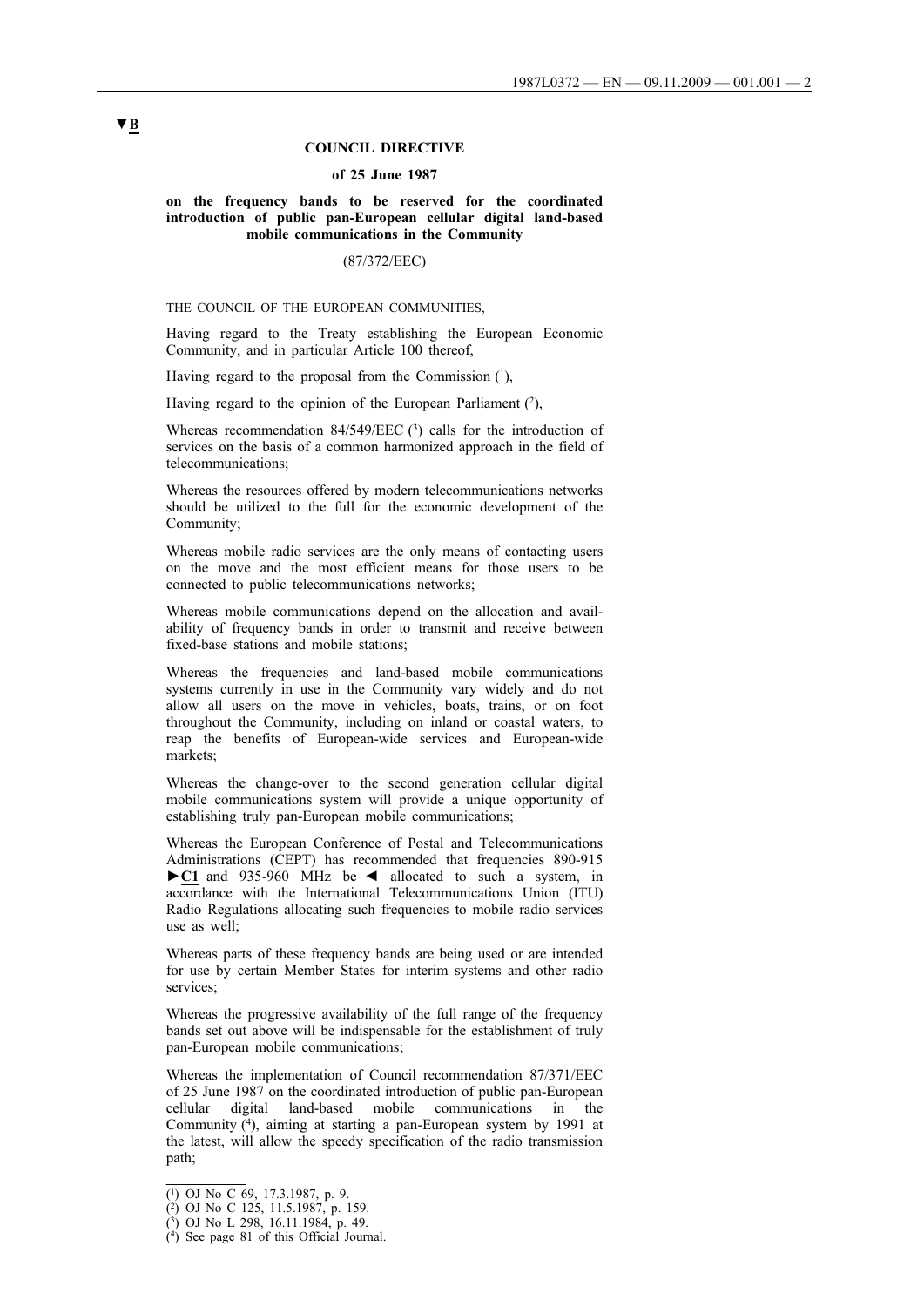Whereas on the basis of present technological and market trends it would appear to be realistic to envisage the exclusive occupation of the 890-915 and 935-960 MHz frequency bands by the pan-European system within 10 years of 1 January 1991;

Whereas Council Directive 86/361/EEC of 24 July 1986 on the initial stage of the mutual recognition of type approval for telecommunications terminal equipment  $(1)$  will allow the rapid establishment of common conformity specifications for the pan-European cellular digital mobile communications system;

Whereas the report on public mobile communications drawn up by the Analysis and Forecasting Group (GAP) for the Senior Officials Group on Telecommunications (SOG-T) has drawn attention to the necessity for the availability of adequate frequencies as a vital pre-condition for pan-European cellular digital mobile comunications;

Whereas favourable opinions on this report have been delivered by the telecommunications administrations, by the European Conference of Postal and Telecommunications Administrations (CEPT) and the telecommunications equipment manufacturers in the Member States,

HAS ADOPTED THIS DIRECTIVE:

## **▼M1**

#### *Article 1*

1. Member States shall make the 880-915 MHz and 925-960 MHz frequency bands (the 900 MHz band) available for GSM and UMTS systems, as well as for other terrestrial systems capable of providing electronic communications services that can coexist with GSM systems, in accordance with technical implementing measures adopted pursuant to Decision No 676/2002/EC of the European Parliament and of the Council of 7 March 2002 on a regulatory framework for radio spectrum policy in the European Community (Radio Spectrum Decision)  $(2)$ .

2. Member States shall, when implementing this Directive, examine whether the existing assignment of the 900 MHz band to the competing mobile operators in their territory is likely to distort competition in the mobile markets concerned and, where justified and proportionate, they shall address such distortions in accordance with Article 14 of Directive 2002/20/EC of the European Parliament and of the Council of 7 March 2002 on the authorisation of electronic communications networks and services (Authorisation Directive)  $(3)$ .

### *Article 2*

For the purposes of this Directive, the following definitions shall apply:

- (a) 'GSM system' shall mean an electronic communications network that complies with the GSM standards, as published by ETSI, in particular EN 301 502 and EN 301 511;
- (b) 'UMTS system' shall mean an electronic communications network that complies with the UMTS standards as published by ETSI, in particular EN 301 908-1, EN 301 908-2, EN 301 908-3 and EN 301 908-11.

## *Article 3*

Member States shall bring into force the laws, regulations and administrative provisions necessary to comply with this Directive by 9 May 2010. They shall forthwith communicate to the Commission

# **▼B**

 $\overline{(^1)}$  OJ No L 217, 5.8.1986, p. 21.

<sup>(2)</sup> OJ L 108, 24.4.2002, p. 1.

<sup>(3)</sup> OJ L 108, 24.4.2002, p. 21.